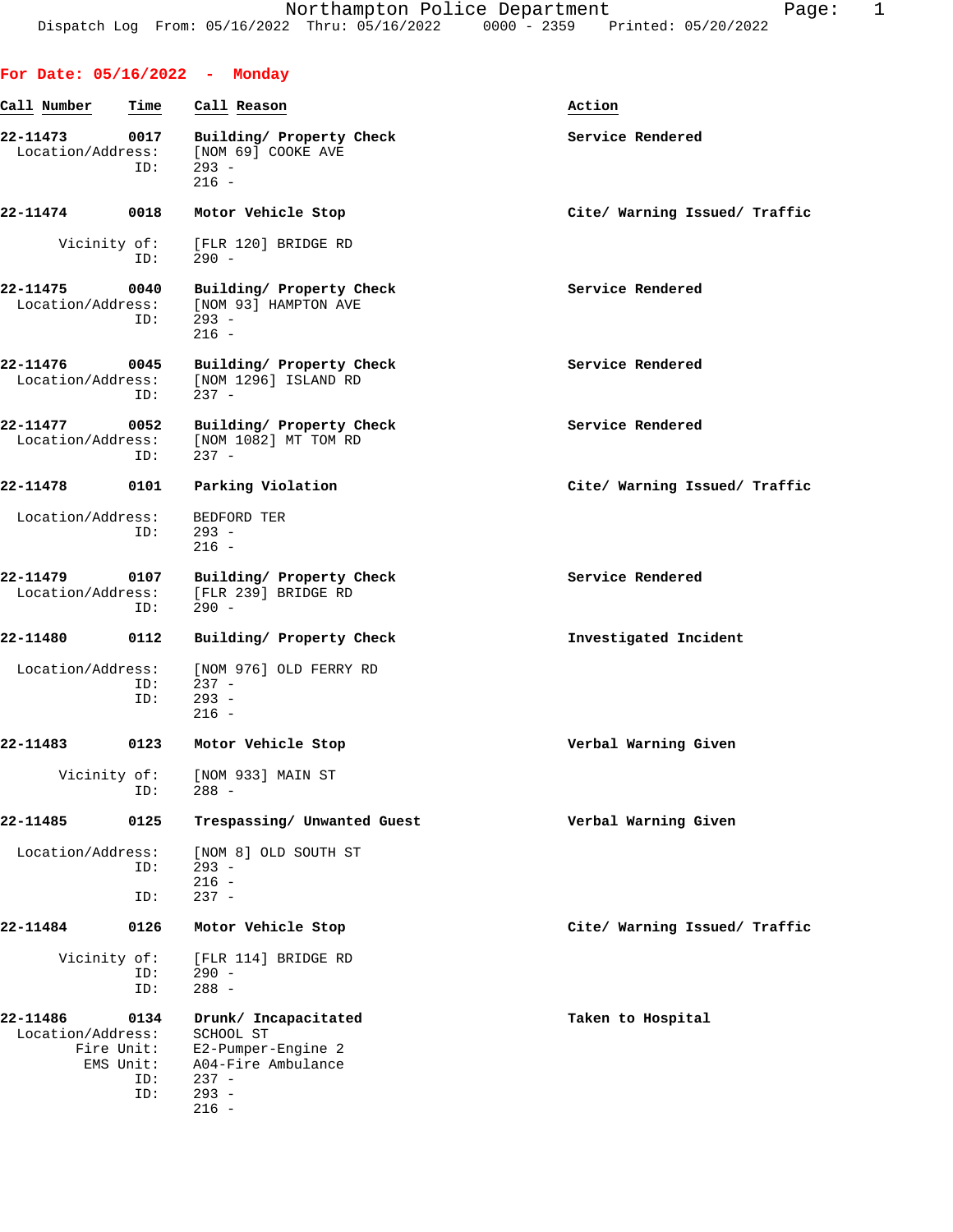| 22-11487                      | 0203                                                       | Warrant Service                                                                                                       | Investigated Incident    |
|-------------------------------|------------------------------------------------------------|-----------------------------------------------------------------------------------------------------------------------|--------------------------|
| Location/Address:             | ID:                                                        | [NOM 2713] PLEASANT ST<br>$293 -$                                                                                     |                          |
|                               | ID:                                                        | $216 -$<br>$237 -$                                                                                                    |                          |
| 22-11491<br>Location/Address: | 0343<br>ID:                                                | Building/ Property Check<br>[FLR 3] N MAIN ST<br>$290 -$                                                              | Service Rendered         |
| 22-11492<br>Location/Address: | 0446<br>ID:                                                | Assist/ Service Calls<br>[NOM 67] LOCUST ST<br>$290 -$                                                                | Service Rendered         |
|                               | ID:                                                        | $237 -$                                                                                                               |                          |
| 22-11499                      | 0801                                                       | Traffic Accident                                                                                                      | Investigated Incident    |
| Location/Address:             | ID:                                                        | [FLR] FLORENCE RD + BURTS PIT RD<br>$294 -$<br>$197 -$                                                                |                          |
| 22-11501                      | 0813                                                       | <b>HAZMAT</b>                                                                                                         | Investigated Incident    |
| Location/Address:             | Fire Unit:<br>ID:                                          | [FLR 84] NONOTUCK ST<br>E3-Pumper-Engine 3<br>262 -                                                                   |                          |
| Fire Unit:                    |                                                            | $C2-Staff-Car 2$                                                                                                      |                          |
| 22-11502<br>Location/Address: | 0857                                                       | Private/Trespass/ Parking Tow<br>[FLR 239] BRIDGE RD                                                                  | Vehicle Towed            |
| 22-11503<br>Location/Address: | 0902<br>ID:                                                | Traffic Control<br>[LED] CHESTERFIELD RD<br>$299 -$<br>$189 -$                                                        | Service Rendered         |
| 22-11504<br>Location/Address: | 0904                                                       | Harassment / Stalking<br>[FLR] LOCUST ST                                                                              | Report Done              |
| Refer To Incident:            | ID:                                                        | $262 -$<br>$22 - 950 - OF$                                                                                            |                          |
| 22-11505                      | 0904                                                       | Suspicious/Wanted                                                                                                     | Investigated Incident    |
| Location/Address:             | ID:                                                        | [NOM 1966] LOCUST ST<br>$294 -$<br>$197 -$                                                                            |                          |
| 22-11508<br>Location/Address: | 0938<br>ID:                                                | City Ordinance Violation<br>[NOM 2200] STODDARD ST<br>$191 -$                                                         | Service Rendered         |
| 22-11509                      | 1015                                                       | Motor Vehicle Stop                                                                                                    | Arrest Male 18yrs & Over |
| Location/Address:             | ID:<br>ID:<br>ID:<br>ID:<br>ID:<br>ID:<br>Refer To Arrest: | [NOM 373] PLEASANT ST<br>$191 -$<br>$262 -$<br>$299 -$<br>$189 -$<br>$297 -$<br>$247 -$<br>$207 -$<br>$22 - 185 - AR$ |                          |
| 22-11510                      | 1016                                                       | Disturbance                                                                                                           | Investigated Incident    |
| Vicinity of:                  | ID:                                                        | [FLR] RYAN RD + AVIS CIR<br>$294 -$<br>$197 -$                                                                        |                          |
| 22-11511                      | 1024                                                       | Private/Trespass/ Parking Tow                                                                                         | Vehicle Towed            |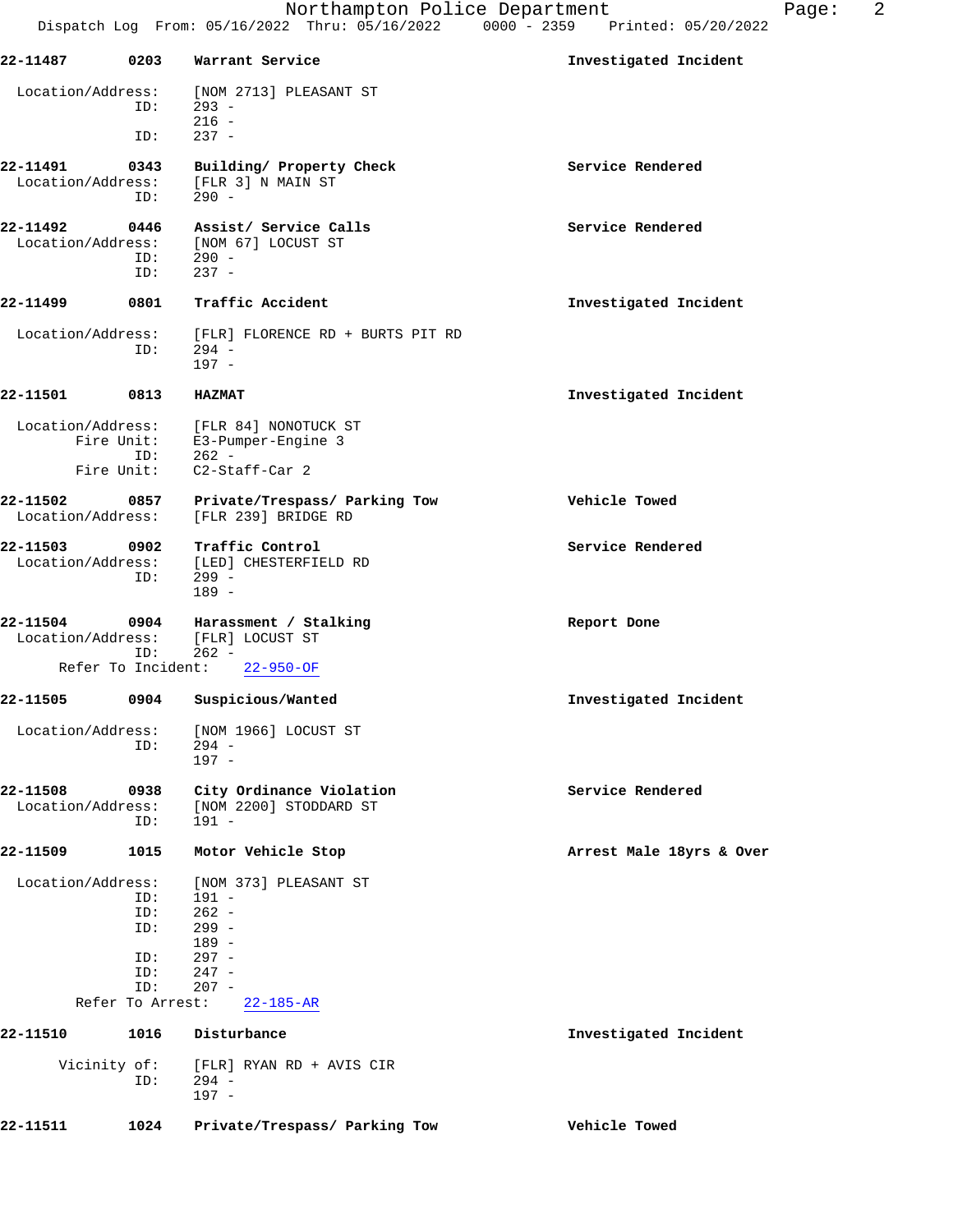|                                                     |                    | Northampton Police Department<br>Dispatch Log From: 05/16/2022 Thru: 05/16/2022 0000 - 2359 Printed: 05/20/2022 | Page:                 | 3 |
|-----------------------------------------------------|--------------------|-----------------------------------------------------------------------------------------------------------------|-----------------------|---|
| Location/Address:                                   |                    | [NOM 1966] LOCUST ST                                                                                            |                       |   |
| 22-11514<br>Location/Address:<br>Refer To Incident: | 1134<br>ID:        | Investigation<br>[FLR] GREENLEAF DR<br>$427 -$<br>$22 - 951 - OF$                                               | Report Done           |   |
| 22-11518<br>Location/Address:                       | 1225<br>ID:<br>ID: | Alarm/ Burglar/ Holdup Panic<br>[NOM 1267] CONZ ST<br>$299 -$<br>$189 -$<br>$294 -$<br>$197 -$                  | False Alarm           |   |
| 22-11519<br>Location/Address:<br>Refer To Incident: | 1233<br>ID:        | Property, Lost/Found<br>CONZ ST + FULTON AVE<br>$186 -$<br>$22 - 952 - OF$                                      | Report Done           |   |
| 22-11520                                            | 1257               | Motor Vehicle Stop                                                                                              | Verbal Warning Given  |   |
| Location/Address:                                   | ID:                | ELM ST + KENSINGTON AVE<br>$299 -$<br>$189 -$                                                                   |                       |   |
| 22-11523                                            | 1309               | Traffic Accident                                                                                                | Investigated Incident |   |
| Location/Address:                                   | ID:                | [FLR] WESTHAMPTON RD + FLORENCE RD<br>$299 -$<br>$189 -$                                                        |                       |   |
| 22-11526<br>Location/Address:<br>Refer To Incident: | 1339<br>ID:        | Property, Lost/Found<br>KING ST<br>$300 -$<br>$22 - 953 - OF$                                                   | Report Done           |   |
| 22-11527                                            | 1416               | City Ordinance Violation                                                                                        | Investigated Incident |   |
| Location/Address:                                   | ID:                | [NOM 810] MAIN ST<br>$297 -$                                                                                    |                       |   |
| 22-11529<br>Location/Address:                       | 1421<br>ID:        | Animal<br>[FLR] WESTHAMPTON RD<br>$427 -$                                                                       | Service Rendered      |   |
| 22-11531                                            | 1450               | Traffic Accident                                                                                                | Investigated Incident |   |
| Location/Address:                                   | ID:                | [NOM 152] DAMON RD<br>$242 -$                                                                                   |                       |   |
| 22-11532<br>Location/Address:                       | 1455<br>ID:<br>ID: | Alarm/ Burglar/ Holdup Panic<br>VERNON ST<br>$287 -$<br>$199 -$                                                 | False Alarm           |   |
| 22-11536                                            | 1500               | Trespassing/ Unwanted Guest                                                                                     | Investigated Incident |   |
| Location/Address:                                   | ID:<br>ID:         | [NOM 1102] SCHOOL ST<br>$210 -$<br>$199 -$                                                                      |                       |   |
| 22-11534<br>Location/Address:                       | 1502<br>ID:        | Animal<br>[NOM 188] CENTER ST<br>$277 -$                                                                        | Service Rendered      |   |
| 22-11537<br>Location/Address:                       | 1514<br>ID:        | Animal<br>[NOM 188] CENTER ST<br>$427 -$                                                                        | Service Rendered      |   |
| 22-11538<br>Location/Address:                       | 1515               | Investigation<br>[NOM 28] ELM ST                                                                                | Service Rendered      |   |
|                                                     |                    |                                                                                                                 |                       |   |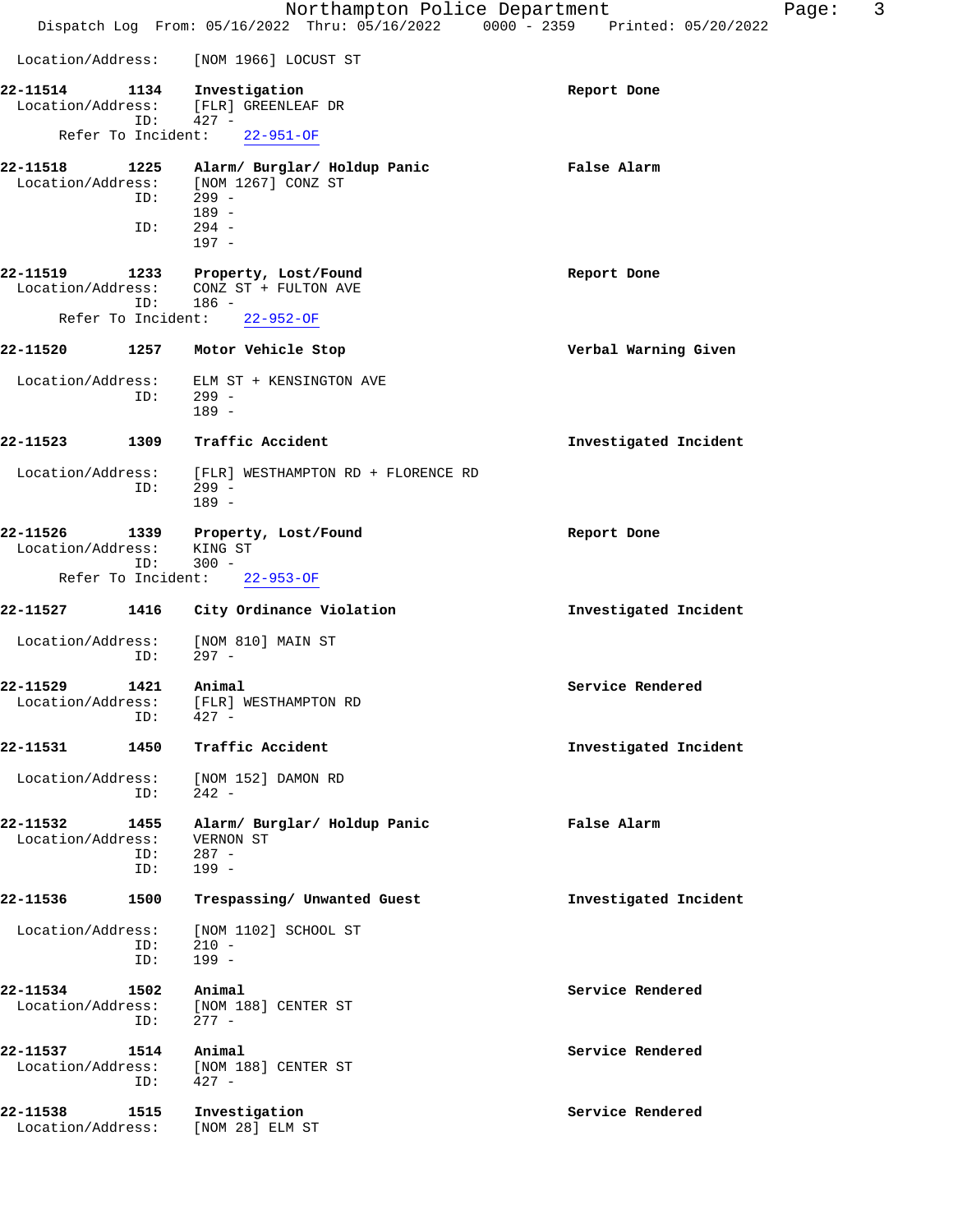|                               |                                       | Northampton Police Department<br>Dispatch Log From: 05/16/2022 Thru: 05/16/2022 0000 - 2359 Printed: 05/20/2022                      | 4<br>Page:                    |
|-------------------------------|---------------------------------------|--------------------------------------------------------------------------------------------------------------------------------------|-------------------------------|
|                               | ID:                                   | $287 -$                                                                                                                              |                               |
| 22-11541                      | 1524                                  | Traffic Accident                                                                                                                     | Cite/ Warning Issued/ Traffic |
| Location/Address:             |                                       | WEST ST                                                                                                                              |                               |
|                               | ID:                                   | $287 -$<br>Refer To Incident: 22-955-OF                                                                                              |                               |
| 22-11543                      |                                       | 1533 Motor Vehicle Stop                                                                                                              | Verbal Warning Given          |
|                               | ID:                                   | Vicinity of: [NOM 1945] KING ST<br>$199 -$                                                                                           |                               |
| 22-11545<br>Location/Address: | 1556<br>ID:<br>ID:                    | Alarm/ Burglar/ Holdup Panic<br>[NOM 2209] HAWLEY ST<br>$277 -$<br>$242 -$                                                           | False Alarm                   |
| 22-11547                      | 1615                                  | Traffic, Complaint/Hazard                                                                                                            | Area Search Negative          |
| Location/Address:             | ID:                                   | MAIN ST + MASONIC ST<br>$277 -$                                                                                                      |                               |
| 22-11548<br>Location/Address: | 1624<br>ID:                           | Traffic Accident<br>MAIN ST + MASONIC ST<br>$277 -$                                                                                  | Service Rendered              |
|                               |                                       | Refer To Incident: 22-957-OF                                                                                                         |                               |
| 22-11554                      | ID:<br>ID:<br>EMS Unit:<br>ID:<br>ID: | 1711 Juvenile Problem<br>Location/Address: [FLR 1223] BURTS PIT RD<br>$277 -$<br>$186 -$<br>A01-Fire Ambulance<br>$243 -$<br>$287 -$ | Taken to Hospital             |
| 22-11555<br>Location/Address: | 1723<br>ID:                           | Alarm/ Burglar/ Holdup Panic<br>[FLR 21] SPRING ST<br>$287 -$                                                                        | False Alarm                   |
| 22-11558                      | 1838                                  | Traffic Accident                                                                                                                     | Investigated Incident         |
|                               | ID:<br>ID:                            | Location/Address: [NOM 168] KING ST<br>$277 -$<br>$242 -$                                                                            |                               |
| 22-11561                      | 1858                                  | Traffic, Complaint/Hazard                                                                                                            | Area Search Negative          |
| Location/Address:             | ID:                                   | [NOM 375] PLEASANT ST<br>$277 -$                                                                                                     |                               |
| 22-11562                      | 1907                                  | Traffic, Complaint/Hazard                                                                                                            | Investigated Incident         |
|                               | Vicinity of:<br>ID:                   | PLEASANT ST + MAIN ST<br>$277 -$                                                                                                     |                               |
| 22-11564<br>Location/Address: | 1935<br>ID:                           | Traffic, Complaint/Hazard<br>FINN ST + KING ST<br>199 -                                                                              | Service Rendered              |
| 22-11567<br>Location/Address: | 2017<br>ID:                           | Suspicious/Wanted<br>ELIZABETH ST<br>$242 -$                                                                                         | Report Done                   |
|                               | Refer To Incident:                    | $22 - 960 - OF$                                                                                                                      |                               |
| 22-11569                      | 2210                                  | Traffic, Complaint/Hazard                                                                                                            | Area Search Negative          |
| Location/Address:             | ID:                                   | [NOM 789] BRIDGE ST<br>$242 -$                                                                                                       |                               |
| 22-11570                      | 2227                                  | Trespassing/ Unwanted Guest                                                                                                          | Service Rendered              |